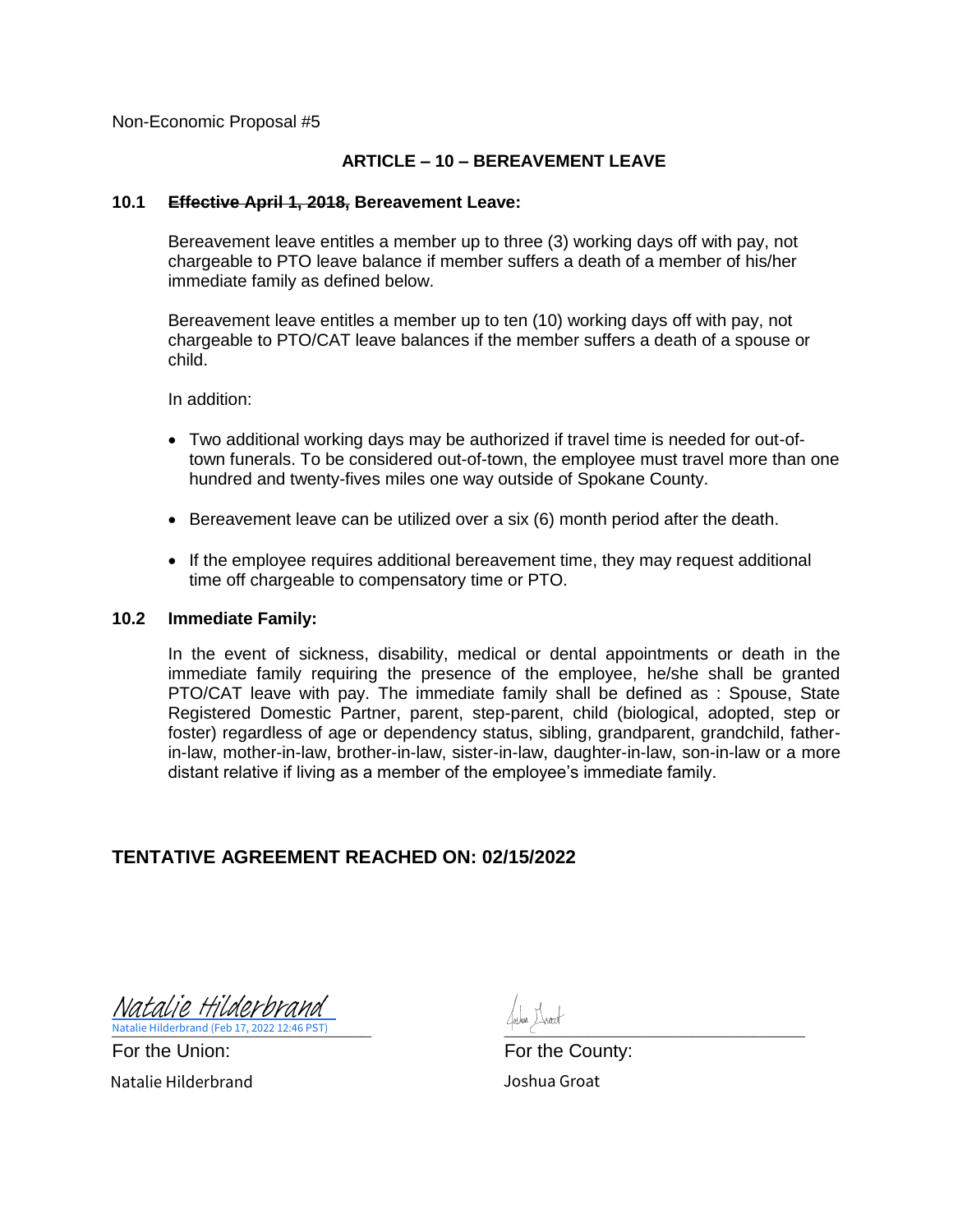# **ARTICLE 17 - DISCIPLINE AND DISCHARGE**

- **17.3** Any disciplinary action or measure may be grieved through regular procedures. The appeal of an oral reprimand is limited to an appeal to the **Senior** HR Director **or their designee**. The decision of the **Senior** HR Director **or their designee** shall be final and binding. The decision is not appealable.
- **17.4** The disciplinary measures above are listed from the least severe to the most severe. Repeated actions by an employee bringing about disciplinary measures may subject the employee to more severe measures. The level of the disciplinary action will be dependent on the severity of the incident. The Seven Steps of Just Cause Discipline are attached to this agreement as Appendix 2.

# **TENTATIVE AGREEMENT REACHED ON: 02/15/2022**

**Natalie Hilderbrand (Feb 17, 2022 12:46 PST)** [Natalie Hilderbrand](https://na4.documents.adobe.com/verifier?tx=CBJCHBCAABAAg8TKdlsgLfgon0Ky5r7K_58lm4iWwF8m)

For the Union: The County: For the County: Natalie Hilderbrand Joshua Groat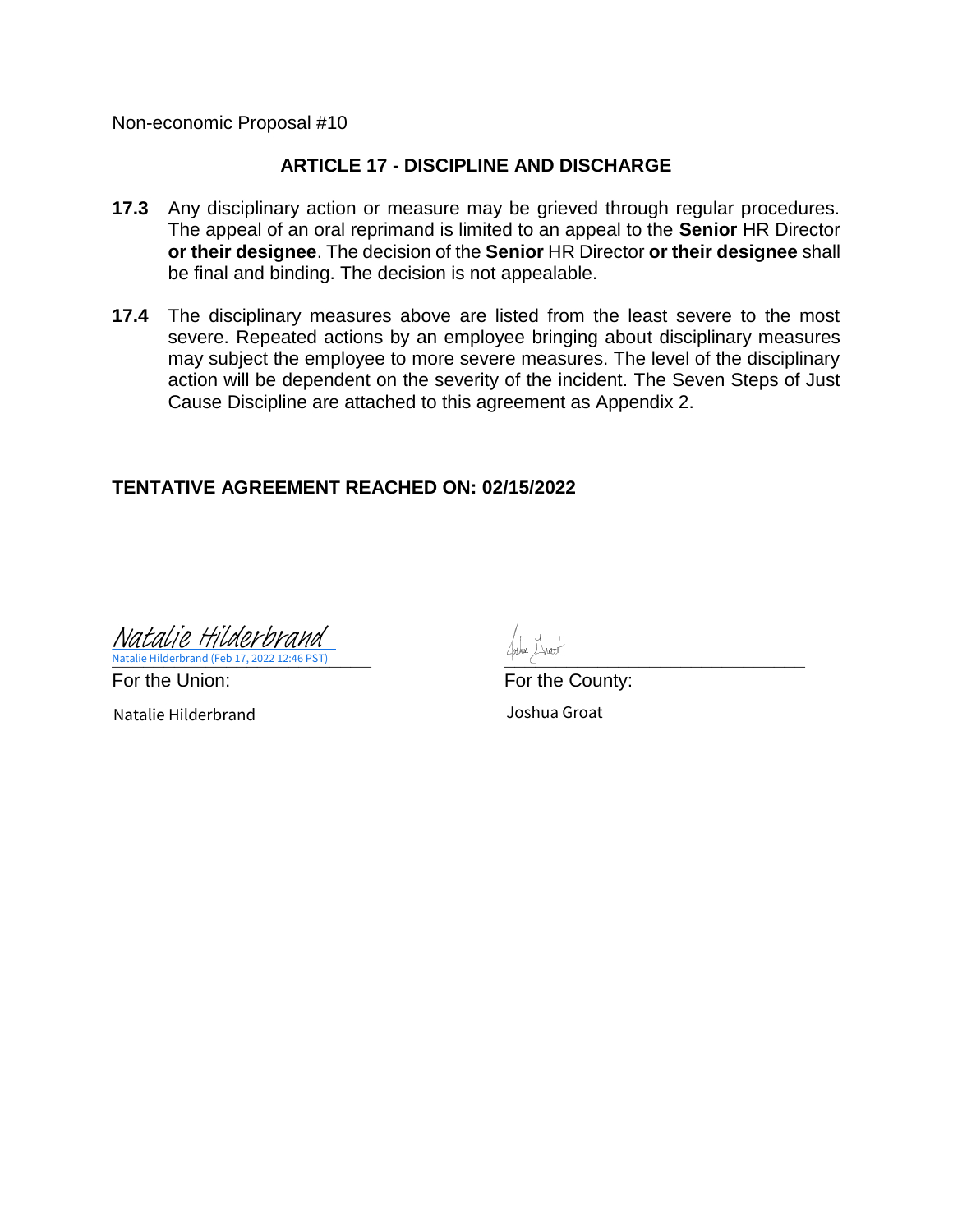# **ARTICLE 23 - AUTHORIZED AGENTS**

For the purposes of administering the terms and provisions of this Working Agreement:

- **23.1** The County's principle authorized representative shall be the County Human Resource **Employee & Labor Relations** Manager or his/her duly authorized representative (Address:824 North Adams Street, Spokane, WA 99260 , Telephone: (509) 477-2880) except where a particular County representative is specifically designated in connection with the performance of a specified function or obligation set forth herein.
- **23.2** The Union's authorized representative(s) shall be the Staff Representative or his/her duly authorized representative of the Washington State Council of County and City Employees (Address: 1105 W. Francis Ave., Suite C, Spokane, WA 99205, Telephone: (509) 328-2830).

# **TENTATIVE AGREEMENT REACHED ON: 02/15/2022**

**Natalie Hilderbrand (Feb 17, 2022 12:46 PST)** 2002 2003 2004 2008 2009 2012 2023 2024 2022 2023 2024 2022 2023 202 Natalie Hilderbrand (Feb 17, 2022 12:46 PST) [Natalie Hilderbrand](https://na4.documents.adobe.com/verifier?tx=CBJCHBCAABAAg8TKdlsgLfgon0Ky5r7K_58lm4iWwF8m)

For the Union: For the County:

Natalie Hilderbrand Joshua Groat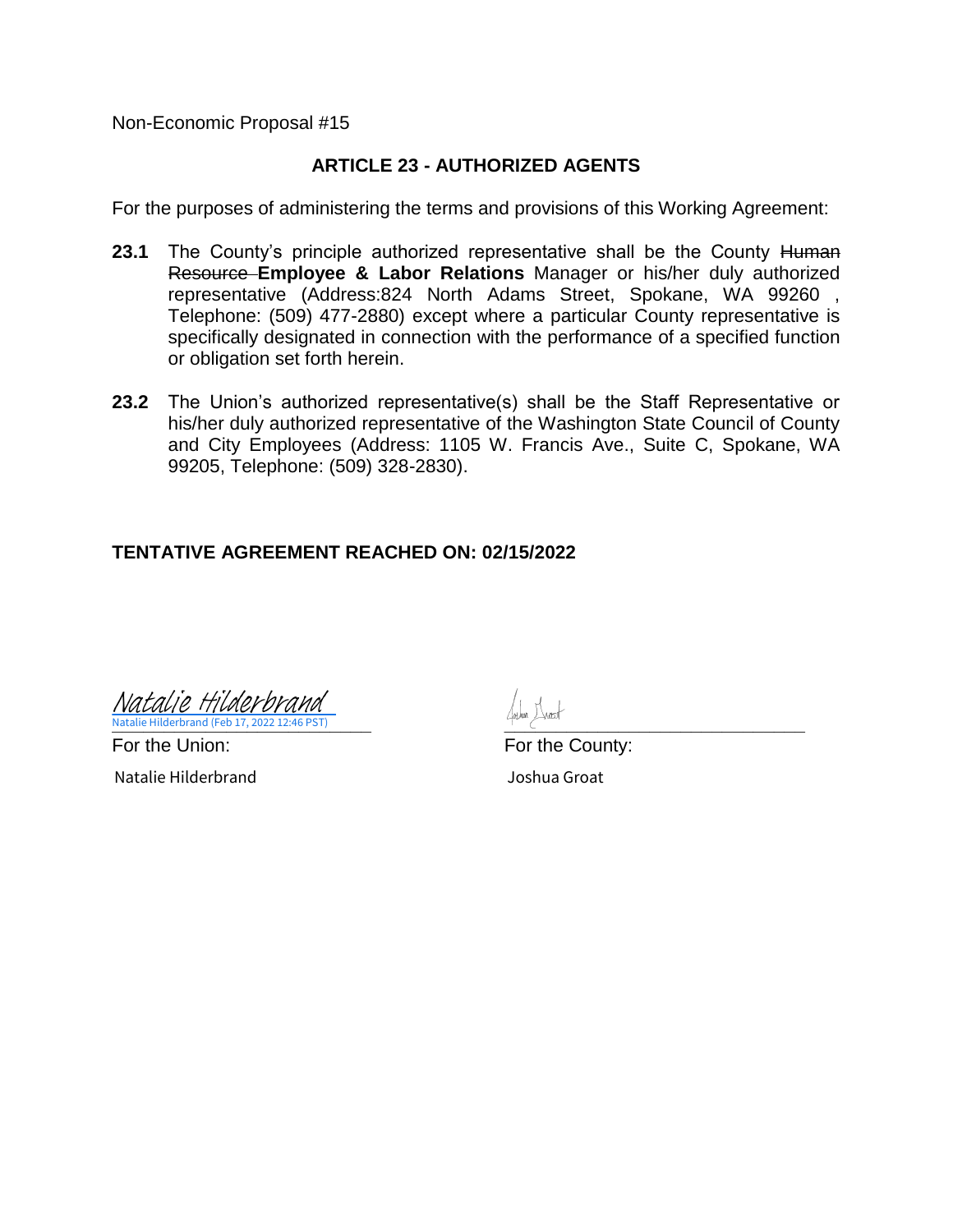# **ARTICLE 26 - EFFECTIVE DATE, CONTRACT PERIOD AND CHANGES**

**26.1 Effective Date**: The term of this Agreement shall be January 1, 2018 through December 31, 2020. Unless specified otherwise, the terms of this Agreement shall become Effective on the day of signing.

# **TENTATIVE AGREEMENT REACHED ON: 02/15/2022**

**Natalie Hilderbrand (Feb 17, 2022 12:46 PST)** 2002 2003 2004 2007 2007 2008 2009 2012 2023 2024 2022 2023 2024 202 Natalie Hilderbra [Natalie Hilderbrand](https://na4.documents.adobe.com/verifier?tx=CBJCHBCAABAAg8TKdlsgLfgon0Ky5r7K_58lm4iWwF8m)

Natalie Hilderbrand Joshua Groat

For the Union: For the County: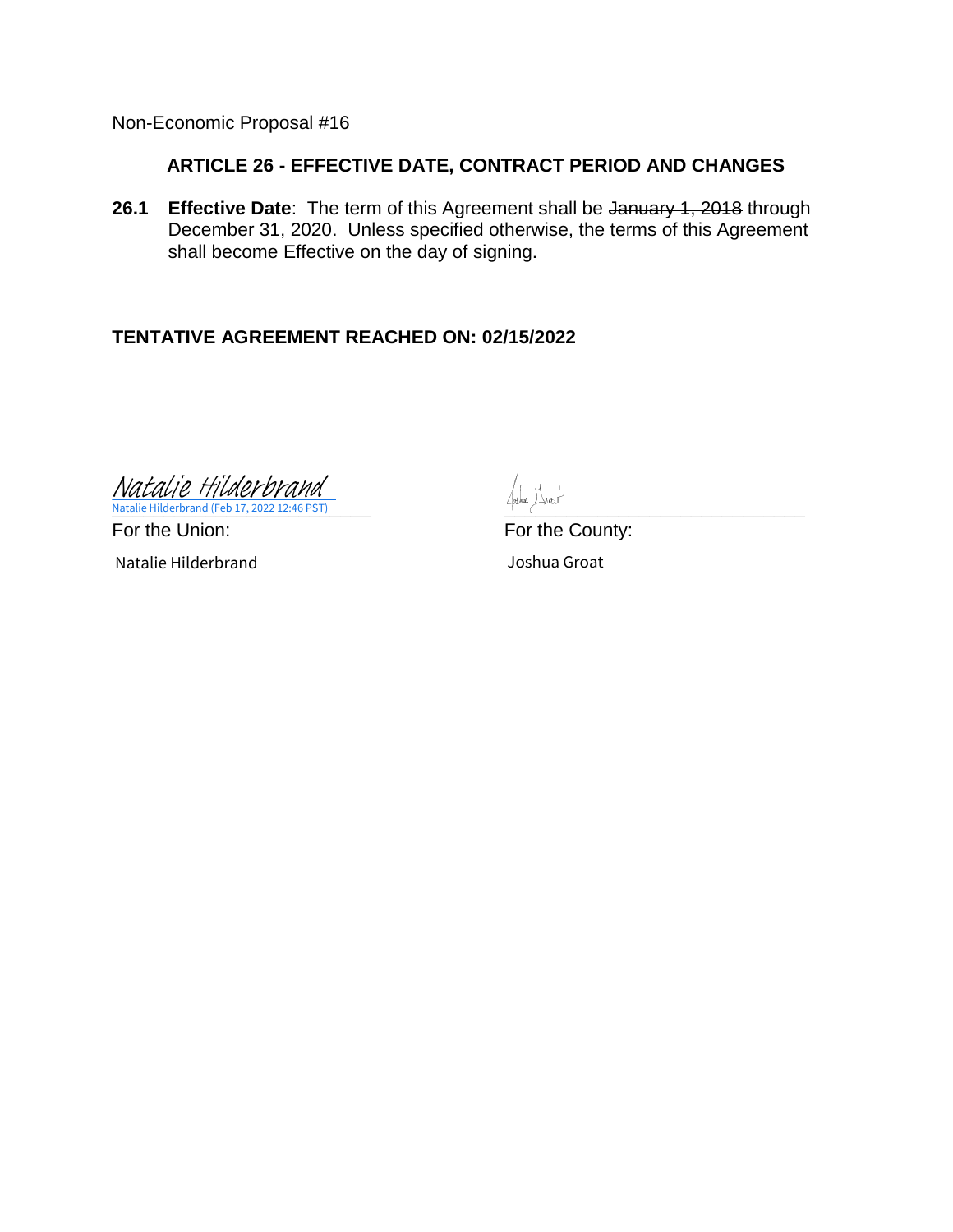#### **AGREEMENT Between SPOKANE COUNTY BOARD OF COUNTY COMMISSIONERS; SPOKANE COUNTY ASSESSOR; SPOKANE COUNTY AUDITOR; SPOKANE COUNTY CLERK; SPOKANE COUNTY TREASURER; JUVENILE COURT SERVICES, SPOKANE COUNTY PROSECUTOR; DETENTION SERVICES; SHERIFF'S OFFICE and "9-1-1" EMERGENCY COMMUNICATIONS and 1553-S OF WASHINGTON STATE COUNCIL OF COUNTY**

# **AND CITY EMPLOYEES, AFSCME, AFL-CIO JANUARY 1, 2018 THROUGH DECEMBER 31, 2020**

Unless specified otherwise, the terms of this agreement shall become effective on the day of signing.

IN WITNESS THEREOF, the parties hereto have set their hands this \_\_\_\_\_\_\_\_\_\_\_\_\_\_\_day  $of$  , 20 , 20 , 20 , 20 ,  $($ 

**FOR THE UNIONS: FOR THE EMPLOYER:**

**Michelle Perrine Al French** 

President, Local 1553-S<br>
Spokane County Commissioner

Natalie Hilderbrand **Josh Kerns WSCCCE-C2, Staff Representative Spokane County Commissioner** 

**Lyle Johnston** Mary L. Kuney, **Secretary/Treasurer, Local 1553-S** Spokane County Commissioner

\_\_\_\_\_\_\_\_\_\_\_\_\_\_\_\_\_\_\_\_\_\_\_\_\_\_\_\_\_\_\_

Ozzie Knezovich, Spokane County Sheriff

Vicky M. Dalton, Spokane County Auditor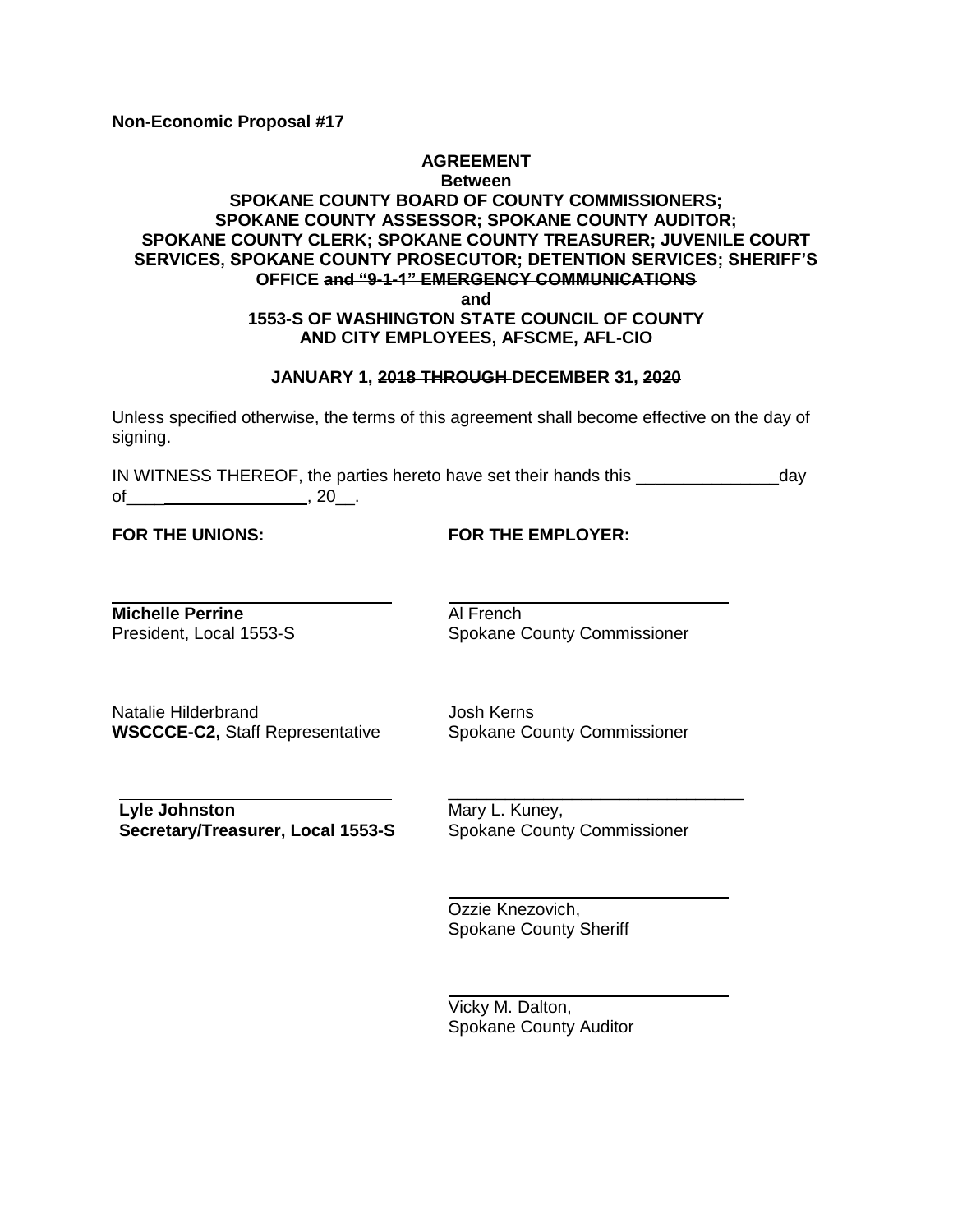Tim Fitzgerald Spokane County Clerk

Vicki Horton **Tom Konis** Spokane County Assessor

Rob Chase, **Mike Baumgarter** Spokane County Treasurer

Larry Haskell Spokane County Prosecutor

Bonnie Bush, **Tori Peterson** Juvenile Court Services Director

John McGrath, **Michael Sparber** Detention Services Director

 Tim Hansen **Ashley Cameron**, **Senior Human Resource Director** 

Randy Withrow **Joshua Groat**, Human Resource **Employee & Labor Relations**  Manager

# **TENTATIVE AGREEMENT REACHED ON: 02/15/2022**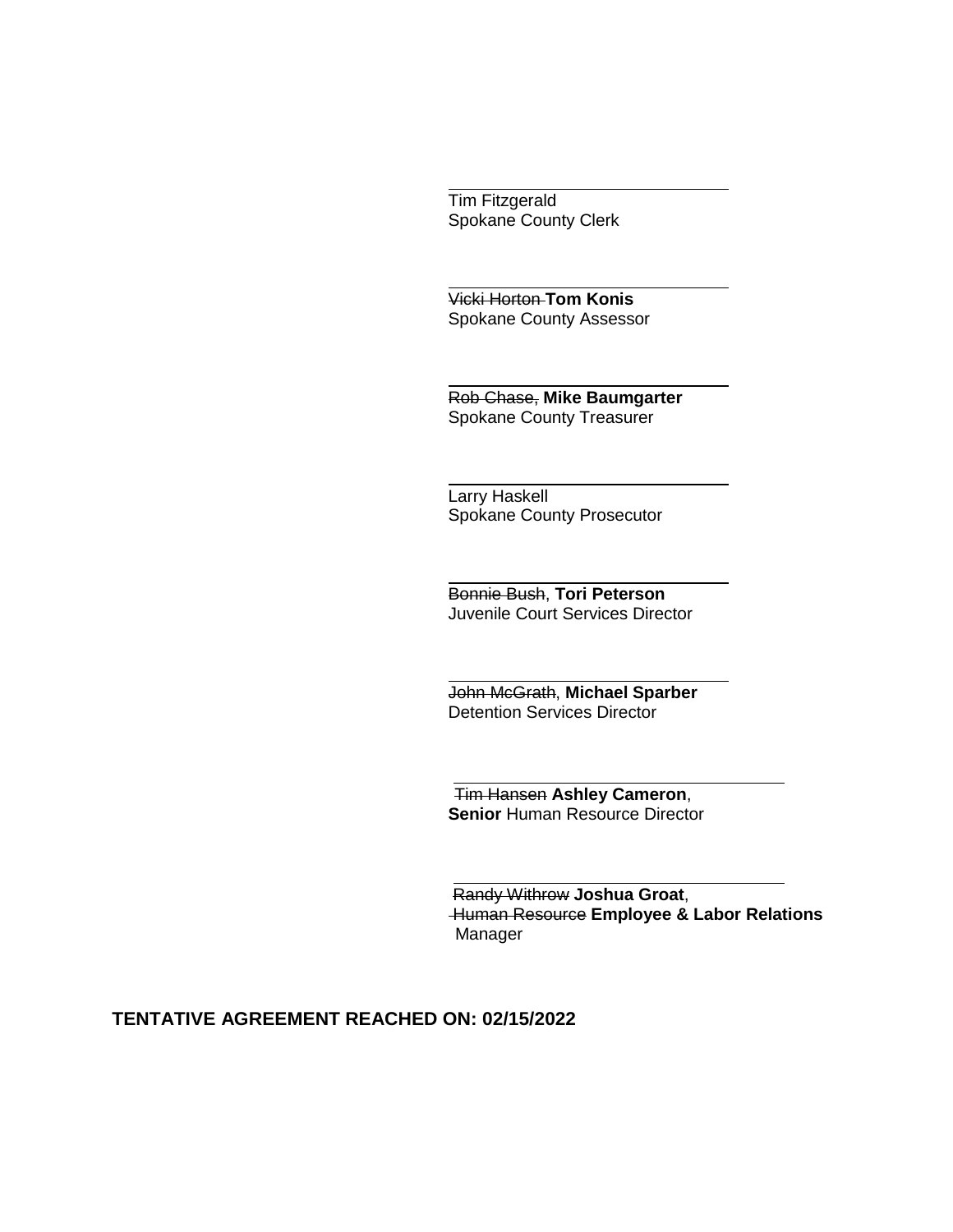**\_\_\_\_\_\_\_\_\_\_\_\_\_\_\_\_\_\_\_\_\_\_\_\_\_ [\\_\\_\\_\\_\\_\\_\\_\\_\\_\\_\\_\\_\\_\\_\\_\\_\\_\\_\\_\\_\\_\\_\\_\\_\\_\\_\\_\\_\\_](https://na4.documents.adobe.com/verifier?tx=CBJCHBCAABAAg8TKdlsgLfgon0Ky5r7K_58lm4iWwF8m)** Natalie Hilderbrand (Feb 17, 2022 12:46 PST) [Natalie Hilderbrand](https://na4.documents.adobe.com/verifier?tx=CBJCHBCAABAAg8TKdlsgLfgon0Ky5r7K_58lm4iWwF8m)

Natalie Hilderbrand Joshua Groat

For the Union: For the County: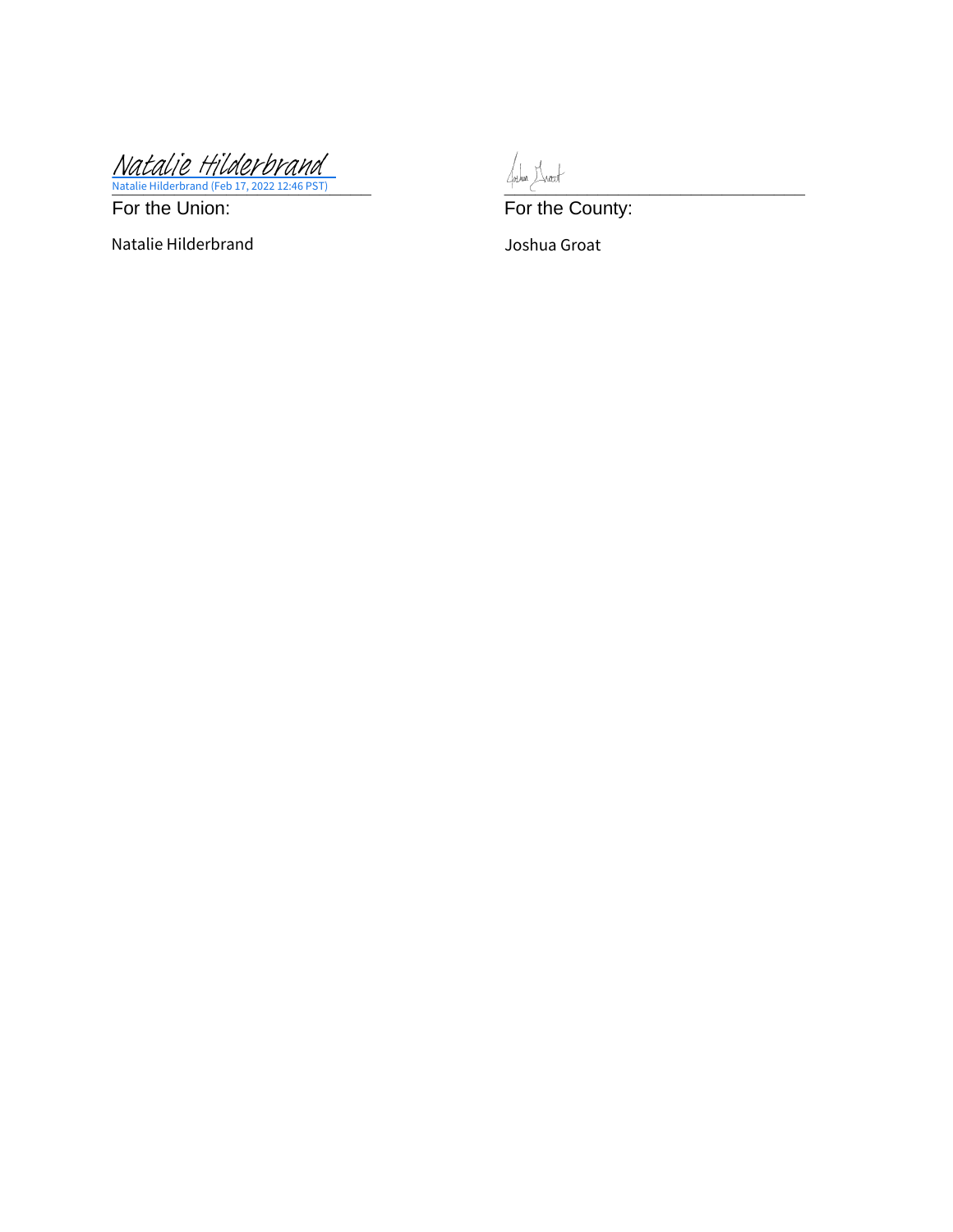# **APPENDIX #1** - **LOCAL 1553-S CLASSIFICATIONS**

*\*\*This appendix is not being removed, but the titles of classifications will be changed and updated during the course of the negotiations.*

| Class No        | <b>Class Title</b>                               |
|-----------------|--------------------------------------------------|
| 4002            | <del>Staff Assistant 2</del>                     |
| 1022            | Office Supervisor                                |
| <del>1098</del> | Voter Services Supervisor-Elections              |
| 4406            | <b>Assistant Elections Superintendent</b>        |
| 1115            | <b>County Clerk Division Supervisor</b>          |
| 1116            | <b>Tax Collection Supervisor</b>                 |
| <u>1119</u>     | <b>Recording Supervisor - Auditor</b>            |
| <u> 1121 </u>   | <b>Appraisal Supervisor</b>                      |
| 1204            | <b>Accounts Payable/Payroll Supervisor</b>       |
| <del>1209</del> | <b>Accounting Supervisor</b>                     |
| 1224            | Senior Buyer (Buyer 4)                           |
| 1245            | Finance Manager                                  |
| 1246            | Senior Finance Manager                           |
| 1419            | <b>Commercial Property Appraisal Supervisor</b>  |
| 1421            | <b>Residential Property Appraisal Supervisor</b> |
| 1422            | <b>Property Records Supervisor</b>               |
| 1612            | Senior Telecommunications Spec.                  |
| 1645            | Database Administrator                           |
| 1649            | GIS Manager                                      |
| 1655            | Property Info/G I S Coordinator                  |
| 2010            | <b>Trades Supervisor</b>                         |
| 2021            | <b>Assistant Golf Course Superintendent</b>      |
| 2403            | <b>Park Planner</b>                              |
| 3216            | Data System Supervisor                           |
| 4012            | <b>Communications Supervisor</b>                 |
| 4017            | <b>Forensic Unit Supervisor</b>                  |
| 4019            | <b>Food Manager</b>                              |
| 4047            | <b>Fleet Manager</b>                             |
| 4052            | Jail Office Supervisor                           |
| 4061            | <b>Mental Health Manager</b>                     |
| 4064            | 911- Emergency Communication Supervisor          |
| 4104            | Victim Witness Program Coordinator               |
| 4307            | Probation Officer 2 (Juvenile)                   |
| 4312            | Food Service Manager-Geiger                      |
| 4321            | <b>Work Release Supervisor</b>                   |
| 4323            | Nurse Manager - Juvenile                         |
| 4324            | Case Management Supervisor - Geiger              |
| 4327            | <b>Detention Shift Supervisor</b>                |
| 4329            | Juvenile Detention Systems Manager               |
| 4333            | Juvenile Court Unit Supervisor                   |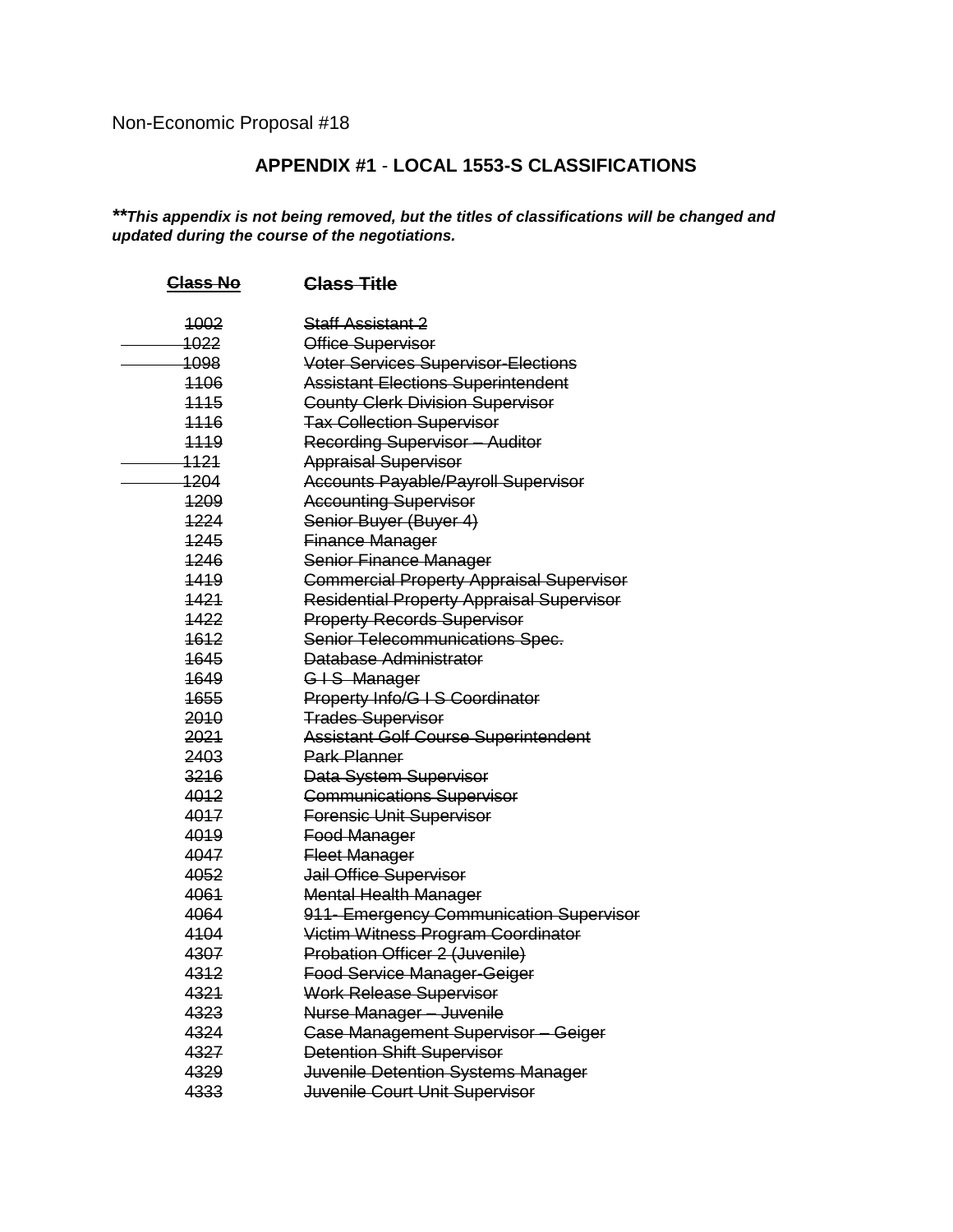# **TENTATIVE AGREEMENT REACHED ON: 02/15/2022**

**\_\_\_\_\_\_\_\_\_\_\_\_\_\_\_\_\_\_\_\_\_\_\_\_\_ [\\_\\_\\_\\_\\_\\_\\_\\_\\_\\_\\_\\_\\_\\_\\_\\_\\_\\_\\_\\_\\_\\_\\_\\_\\_\\_\\_\\_\\_](https://na4.documents.adobe.com/verifier?tx=CBJCHBCAABAAg8TKdlsgLfgon0Ky5r7K_58lm4iWwF8m)** Natalie Hilderbrand (Feb 17, 2022 12:46 PST) [Natalie Hilderbrand](https://na4.documents.adobe.com/verifier?tx=CBJCHBCAABAAg8TKdlsgLfgon0Ky5r7K_58lm4iWwF8m)

For the Union: For the County:

Natalie Hilderbrand Joshua Groat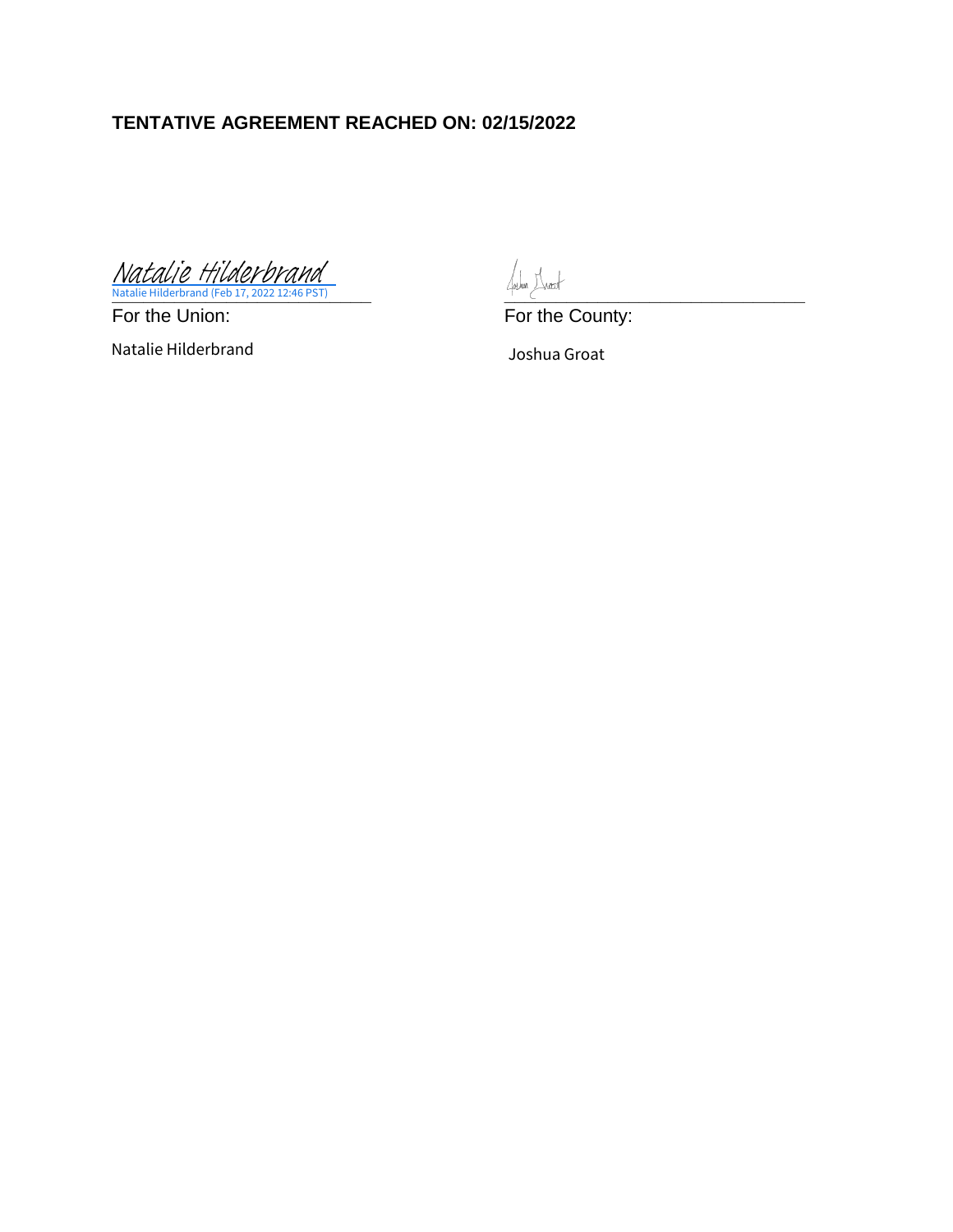#### **Minor Clean up items:**

- Article 9.1.a, fourth sentence, for scheduled absences are at the supervisor's discretion based on
- Article 9.5.2, first sentence, Employees must first use a minimum of five (5) working days' pf-of PTO
- Article 9.7.3, sixth sentence, unpaid status will reduce years of service. If separation from the county is not as a result
- Article 9.10.a, first sentence (2 changes), A change in position may require and employee to convert from the POT plam-plan, back to
- Article 10.1, first bullet under In addition:, second sentence, To be considered outof-town, the employee must travel more than one hundred and twenty-fives
- Article 11.2.2, second sentence, first day of the following the month of hire
- Article 15.9.1.B, first sentence, Employees musht receive prior

#### **TENTATIVE AGREEMENT REACHED ON: 02/15/2022**

**Natalie Hilderbrand (Feb 17, 2022 12:46 PST)** 2002 12:5 (Feb 17, 2022 12:46 PST) [Natalie Hilderbrand](https://na4.documents.adobe.com/verifier?tx=CBJCHBCAABAAg8TKdlsgLfgon0Ky5r7K_58lm4iWwF8m)

Natalie Hilderbrand Joshua Groat

For the Union: The County: For the County: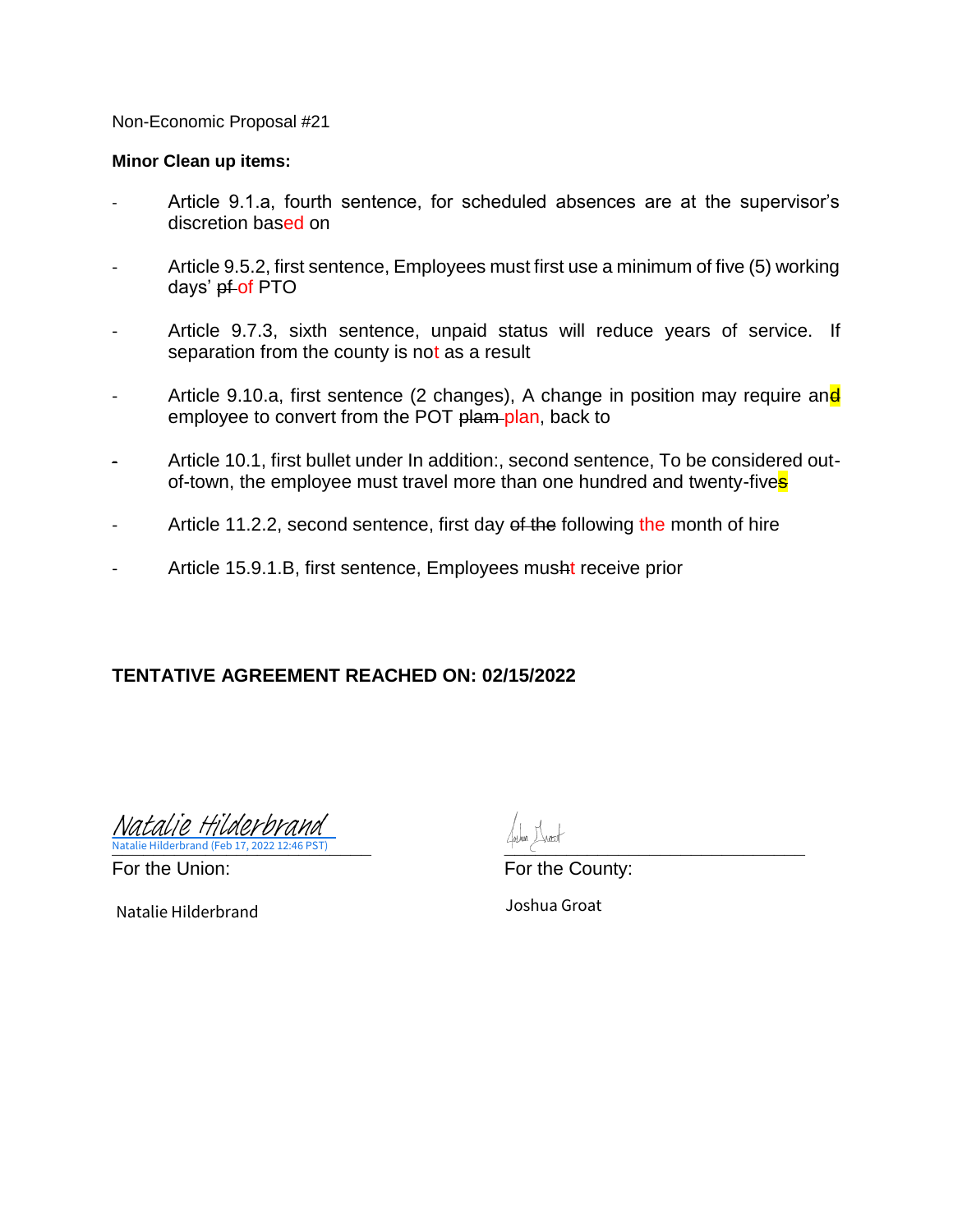#### **ARTICLE 4 - UNION RECOGNITION AND BARGAINING UNITS**

#### **4.1 Local 1553-S:**

The Employer recognizes Local 1553-S of the Washington State Council of County and City Employees of the American Federation of State, County and Municipal Employees, Council 2, AFL-CIO as the sole and exclusive bargaining representative of the regular supervisory employees in classifications listed in Appendix #1 to the Agreement, in the Departments of Assessor, Auditor, Treasurer, Clerk, Purchasing, Information Systems, Building Code Enforcement, Planning, Facilities Maintenance, Juvenile Court Services, Detention Services, Sheriff's Office, 9-1-1 Emergency Communications and Prosecuting Attorney except those who are working in a classification where another bargaining agent has been certified as the bargaining representative. For District Court, see the Preamble.

4.1.1 Elected officials, Department Heads, confidential employees and all other non-supervisory employees of Spokane County shall be excluded.

#### **TENTATIVE AGREEMENT REACHED ON: 02/15/2022**

**Natalie Hilderbrand (Feb 17, 2022 12:46 PST)** *Department of the Child Company of the Child* **Children of the Child Child Child Child Child Child Child Child Child Child Child Child Child Child Child Child Child Child Chi** [Natalie Hilderbrand](https://na4.documents.adobe.com/verifier?tx=CBJCHBCAABAAg8TKdlsgLfgon0Ky5r7K_58lm4iWwF8m)

Natalie Hilderbrand Joshua Groat

For the Union: For the County: